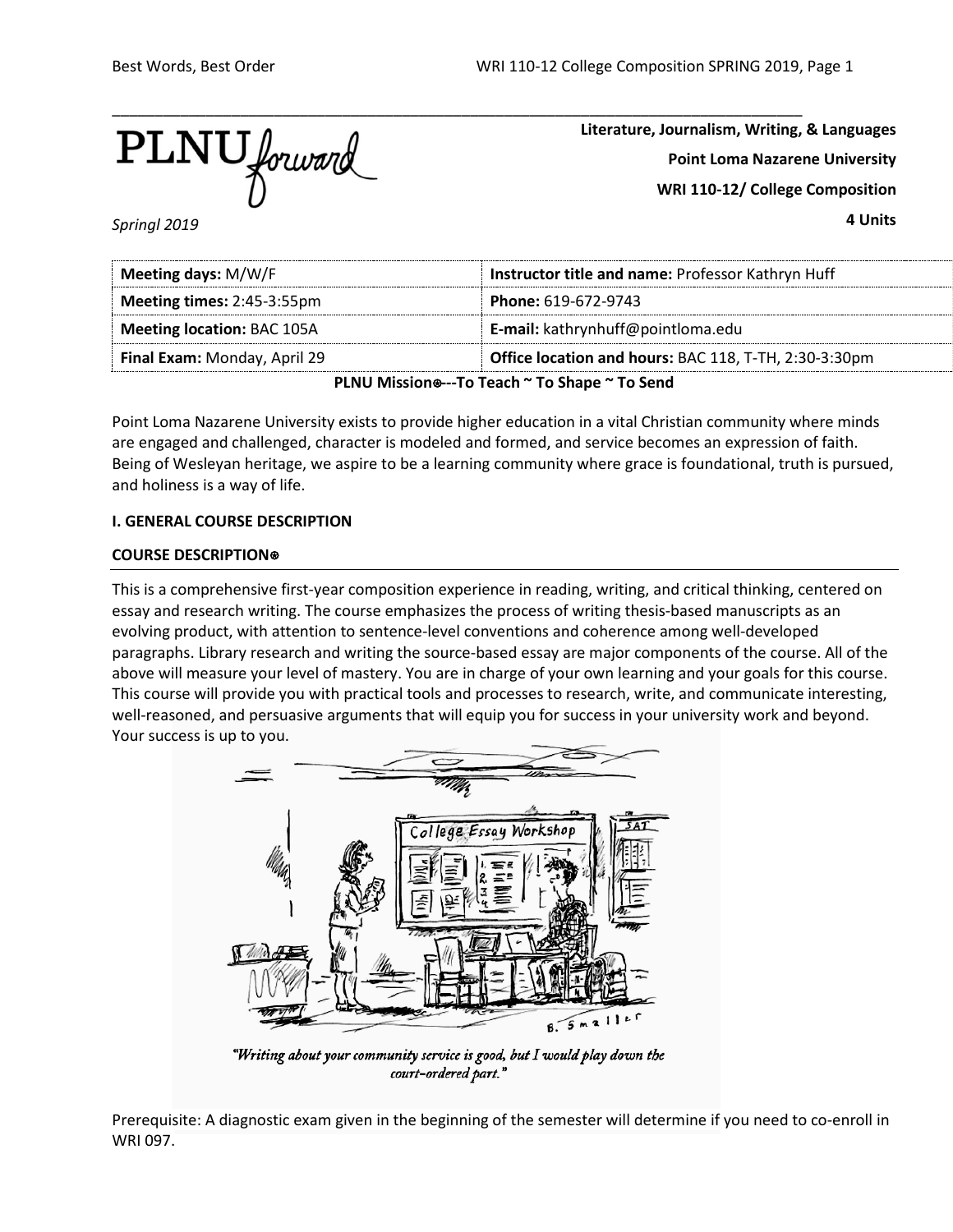# **ALIGNMENT OF IDEA OBJECTIVES TO GELOs, CLOs, & ASSESSMENT** ⍟

At the end of the semester, you will be asked to evaluate this course on four specific learning outcomes that the LJML Composition Department has rated as essential, important components of the course. Below is a graphic that will show you what you can expect to learn and how your learning will be measured.

| <b>IDEA Course Objectives</b>                                                                                                                                                                                                                                      | <b>GE Learning Outcomes (GELOs)</b>                                                                                                                                                                                                                                                                                                            | <b>Course Learning</b><br><b>Outcomes (CLOs)</b>                                                                                                                                                                                                       | <b>Assessment of Learning</b>                                                                                                                                                                                                                            |
|--------------------------------------------------------------------------------------------------------------------------------------------------------------------------------------------------------------------------------------------------------------------|------------------------------------------------------------------------------------------------------------------------------------------------------------------------------------------------------------------------------------------------------------------------------------------------------------------------------------------------|--------------------------------------------------------------------------------------------------------------------------------------------------------------------------------------------------------------------------------------------------------|----------------------------------------------------------------------------------------------------------------------------------------------------------------------------------------------------------------------------------------------------------|
| Learn to apply course<br>З.<br>material (to improve thinking,<br>problem solving, and<br>decisions).<br>8. Develop skill in expressing<br>yourself orally and in writing.                                                                                          | 1a. Students will be able to effectively<br>express ideas and information to others<br>through written communication.                                                                                                                                                                                                                          | 1. Apply English language<br>conventions in various<br>genres of academic writing.                                                                                                                                                                     | In-class activities<br><b>Learning Curve Activities</b><br>2 Research papers<br>2 drafted essays<br>Oral presentations                                                                                                                                   |
| 3. Learn to apply course<br>material (to improve thinking,<br>problem solving, and<br>decisions).<br>8. Develop skill in expressing<br>yourself orally and in writing.                                                                                             | 1a. Students will be able to effectively<br>express ideas and information to others<br>through written communication.<br>1d. Critical Thinking: Students will be able to<br>examine, critique, and synthesize<br>information in order to arrive at reasoned<br>conclusions.                                                                    | 2. Demonstrate knowledge<br>of the stages of the writing<br>process in academic<br>writing: planning, drafting,<br>organizing, composing,<br>revising, and editing.                                                                                    | In-class activities<br>Scaffolded assignments<br>Peer editing<br>2 research papers<br>2 drafted essays<br><b>Rubrics</b><br>Oral presentations                                                                                                           |
| 3. Learn to apply course<br>material (to improve thinking,<br>problem solving, and<br>decisions).<br>8. Develop skill in expressing<br>yourself orally and in writing.<br>11. Learn to analyze and<br>critically evaluate ideas,<br>arguments, and points of view. | 1a. Students will be able to effectively<br>express ideas and information to others<br>through written communication.<br>1d. Critical Thinking: Students will be able to<br>examine, critique, and synthesize<br>information in order to arrive at reasoned<br>conclusions.                                                                    | 3. Evaluate and use<br>rhetorical modes of<br>organization to create<br>written compositions.                                                                                                                                                          | <b>Critical readings &amp; annotations</b><br>Case studies<br>Microthemes<br><b>Class discussions</b><br>Précis paragraphs<br><b>Reading Graphic Organizers</b><br>In-class activities<br>Multi-drafted compositions<br><b>Learning Curve Activities</b> |
| 9. Learn how to find, evaluate,<br>and use credible resources to<br>explore a topic in depth.<br>11. Learn to analyze and<br>critically evaluate ideas,<br>arguments, and points of view.                                                                          | 1c. Information Literacy: Students will be<br>able to access and cite information as well as<br>evaluate the logic, validity, and relevance of<br>information from a variety of sources.<br>1d. Critical Thinking: Students will be able to<br>examine, critique, and synthesize<br>information in order to arrive at reasoned<br>conclusions. | 4. Evaluate online sources of<br>information for valid<br>authority and expertise.                                                                                                                                                                     | Library research assignment<br>In-class activities: solo & group<br>work<br>Case studies<br>Library research<br><b>Scaffolded assignments</b>                                                                                                            |
| 3. Learn to apply course<br>material (to improve thinking,<br>problem solving, and<br>decisions).<br>9. Learn how to find,<br>evaluate, and use credible<br>resources to explore a topic in<br>depth.                                                              | 1a. Students will be able to effectively<br>express ideas and information to others<br>through written communication.<br>1c. Information Literacy: Students will be<br>able to access and cite information as well as<br>evaluate the logic, validity, and relevance of<br>information from a variety of sources.                              | 5. Demonstrate knowledge<br>and apply correct<br>documentation formats to<br>cite research in written<br>compositions.                                                                                                                                 | <b>Research notes</b><br>Library research assignment<br>Case studies<br>In-class activities: solo & group<br>work<br>2 research papers<br><b>Learning Curve Activities</b>                                                                               |
| 9. Learn how to find,<br>evaluate, and use credible<br>resources to explore a topic in<br>depth.<br>11. Learn to analyze and<br>critically evaluate ideas,<br>arguments, and points of view.                                                                       | 1c. Information Literacy: Students will be<br>able to access and cite information as well as<br>evaluate the logic, validity, and relevance of<br>information from a variety of sources.<br>1d. Critical Thinking: Students will be able to<br>examine, critique, and synthesize<br>information in order to arrive at reasoned<br>conclusions. | 6. Analyze arguments and<br>texts to determine point-of-<br>view, differing perspectives,<br>tone, purpose, audience,<br>logic, and theme in order to<br>reflect, synthesize, and<br>create written arguments in<br>response to the texts<br>analyzed. | Critical readings & annotations<br>Case studies<br>Library research<br><b>Microthemes</b><br><b>Class discussions</b><br>In-class activities<br>Précis paragraphs                                                                                        |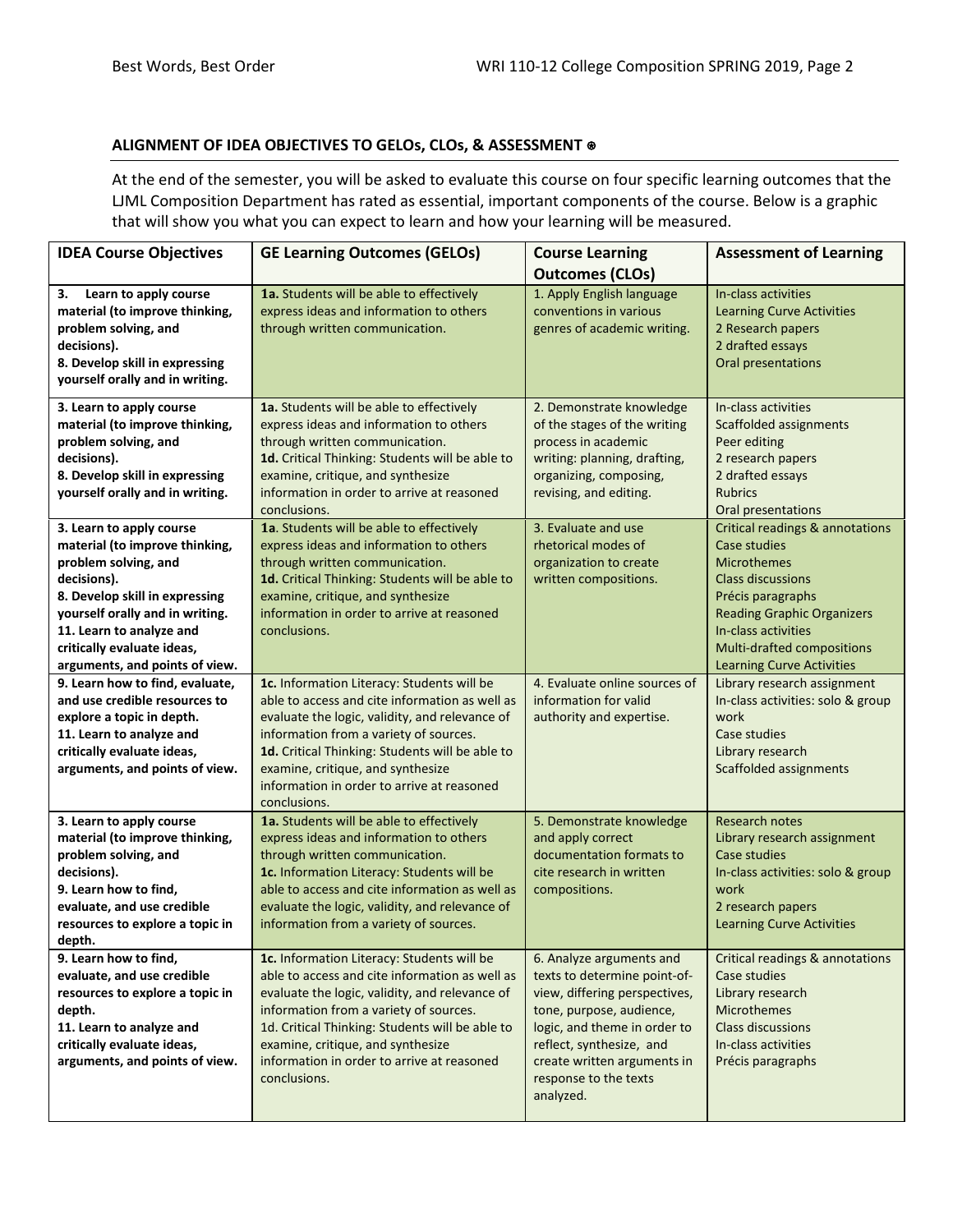# **REQUIRED TEXTS AND RECOMMENDED STUDY RESOURCES**

- 1. Hacker, Diana, and Nancy Sommers. *A Writer's Reference.* 9th ed. Bedford/St. Martins, 2018. [*WR*]
- 2. LaunchPad External Account (the online component of *A Writer's Reference*). This resource is required, and it should be purchased as a bundled package with *A Writer's Reference*. Optional: If you already have *Writer's Reference*, you may buy LaunchPad separately with the textbook or separately. If you buy it separately, you can buy directly in our Canvas course or direct from MacMillan. Approximate cost is \$40 (\$20 if purchased through Amazon).
- 3. Handouts/Supplemental Readings
- 4. Canvas Course: [https://www.canvas.pointloma.edu.](https://www.canvas.pointloma.edu/)
- 5. Physical notebook with college-ruled composition paper; laptop; printer.
- 6. Expect to spend approximately \$20.00 on printing costs.

# **II. POLICIES & PROCEDURES**

# **ASSESSMENT AND GRADING**⍟

Assignments are aligned to institution, program, and course learning outcomes. Evaluation is based on various criteria: rubrics, quizzes, formative assessment, and summative assessment.

| Assignment distribution by percentage:                                                                                                                                                |                               | Grade scale:                                                                                  |                                                                                                |
|---------------------------------------------------------------------------------------------------------------------------------------------------------------------------------------|-------------------------------|-----------------------------------------------------------------------------------------------|------------------------------------------------------------------------------------------------|
| <b>Drafted Papers</b><br>$\bullet$<br>Final Exam<br>$\bullet$<br>Homework<br>$\bullet$<br>LaunchPad Activities<br>$\bullet$<br>Attendance, in-class activities,<br>٠<br>participation | 70%<br>10%<br>5%<br>10%<br>5% | $A = 93 - 100$<br>$A = 90 - 92$<br>$B+=87-89$<br>$B = 83 - 86$<br>$B = 80 - 82$<br>$C+=77-79$ | $C = 73 - 76$<br>$C = 70 - 72$<br>$D+=67-69$<br>$D = 63 - 66$<br>$D = 60 - 62$<br>$F = 0 - 59$ |

# **ASSIGNMENTS**

Homework, readings, discussion, and in-class writing assignments are 100% required. You must be prepared to discuss reading assignments on the day they are due, participate in respectful and lively discussions, and write your very best each and every day. Be prepared to read assigned texts closely, share your ideas with the class, and ask questions of your peers and your instructor. Examples include but are not limited to in-class writing exercises, LaunchPad activities, E-portfolio editing log, NoteGO (Note Graphic Organizer), peer review worksheets, readings, and research process assignments.

# **Essay Assignments:**

Essay 1 – 1/9 -- Diagnostic (Personal essay, 1000-1600 words, written in class)

Essay 2 – 1/25 – Literacy Narrative, MLA (LN—Personal essay, Descriptive/Example, 3-4 pages)

Essay 3 – 2/8 – Literary Analysis Paper, MLA (LAP—Formal essay, Compare/Contrast, 4-5 pages)

Essay 4 – 2/22 –Position Paper, MLA (PP—Formal essay, Cause/Effect, 5-6 pages)

Essay 5— 4/10—Research Paper, APA (Formal essay, 10-12 pages of text, minimum 8 scholarly sources)

Essay 6 – 4/29—Final Essay Exam, MLA, (Personal essay, 1000-1600 words, with sources and Works Cited)

- **Paper Format:** LN, LAP, and PP will be MLA Style; PSP will be APA style; all assignments typed and printed in black ink on 8.5x11 white paper; 12-point Times New Roman font; 1" margins; no title pages for MLA; title page for APA; all pages numbered and stapled together before class. *WR* and *owl.purdue.edu* for style, grammar, format, and citation guidelines.
- **Assessment:** Drafted papers (Essays 2-5) are high-stake summative assignments and will be assessed with assignment-specific rubrics that will be provided with assignment instructions.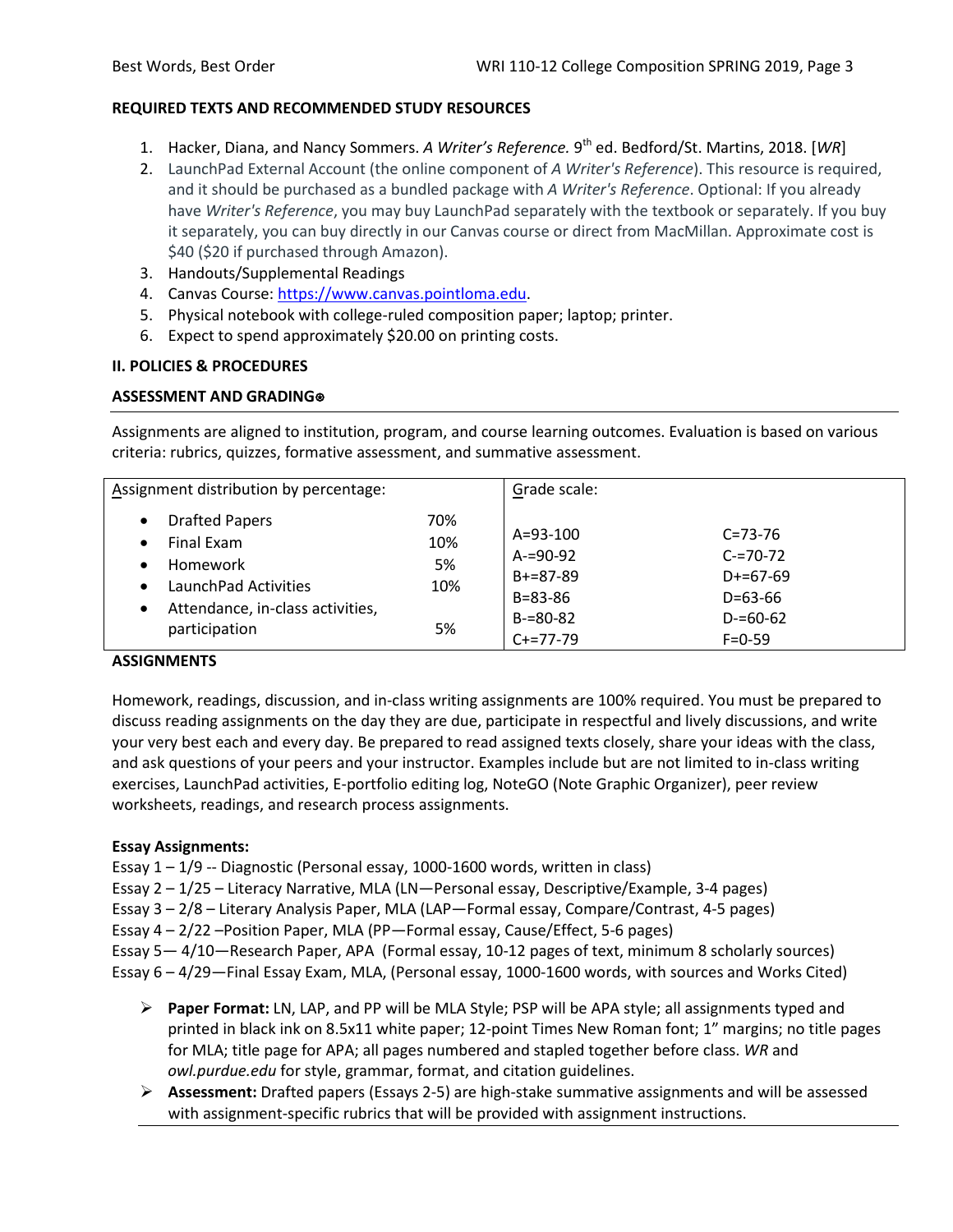### **LATE ASSIGNMENTS**

Absence from class does not excuse the lateness of an assignment, and emails requesting extensions will not be answered. You must still submit your work by the due date even if you are not in class on that day. **LATE WORK WILL NOT BE ACCEPTED**. Extensions may be granted in the case of a documented emergency.

### **SUPPORT**

You may count on my expertise and support to help you meet your learning goals. However, I cannot support lack of planning or effort. Neither can I think for you. If you need assistance or feedback on any aspect of the course that is not addressed in class, I will be happy to meet with you before or after class to discuss your concerns and needs and to provide guidance and feedback. If you desire a longer session, you may drop in during office hours or schedule an appointment. For additional support, you are strongly encouraged to consult [Tutorial Services](http://www.pointloma.edu/experience/offices/student-services/tutorial-services/services) or any of [Ryan Library's librarians.](http://www.pointloma.edu/ryanlibrary)

### **STUDENT CONDUCT**

As a valued member of a community of learners, you have an obligation to be responsible and respectful to classmates and the instructor and to ensure that the exercise of your freedom of expression does not impinge on the rights of others in their quest for learning. In addition, you must acknowledge the responsibility of the professor to create and preserve an environment conducive to the learning of all students. The instructor has the responsibility and authority to maintain appropriate student behavior. The instructor is responsible for maintaining standards of academic performance established for this course.

#### **STUDENT ATHLETES**

Any student athlete who is going to miss a class due to team obligations must speak with me and present official documentation by the end of Week 2 or as soon as the game schedule is posted. These absences will be excused, but assignments must still be submitted on or before their scheduled due dates.

#### **ABSENCES**

**In the event of absence for ANY reason, you are responsible for ANY information or class content missed.** It is your responsibility to consult Canvas or to contact a classmate for any missed handouts, notes, or content for the session missed. Do not email me with any non-excused requests for missed content or extensions on assignment due dates. A courtesy email to notify me of your absence is appreciated but not required.

#### **PEER REVIEW GROUPS**

You must bring three copies of the first drafts of your essays on the dates due. If you do not have a first draft for your peer review group, you must still attend class and participate in reading and responding to your peers' essays; failure to provide copies of your first draft to your group or to complete reviews for your peers will count against you (not against your peers) as missed homework.

#### **CANVAS**

It is your responsibility to check your Canvas account often for announcements, course material, forms, handouts, videos, postings, and messages. This is the primary way outside of class to access course materials, submit assignments, and communicate with each other. **NOTE: The Canvas grade book calculates based on currently graded assignments. You should not rely on it as an accurate reflection of your grade. See me if you have questions about this.**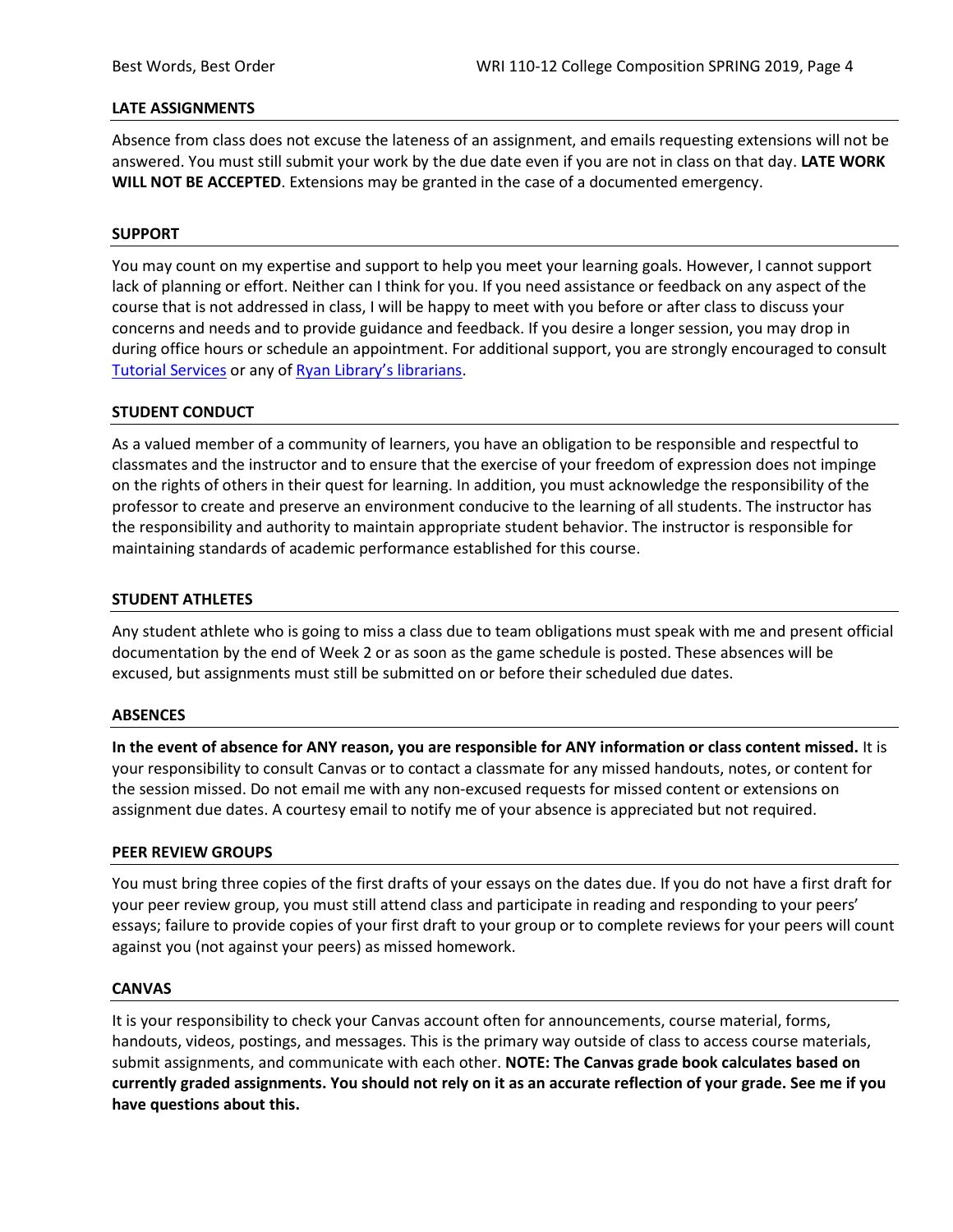# **LAUNCHPAD**

Throughout the course you will read assigned sections of *A Writer's Reference* and complete corresponding activities in the online component of the textbook. To ensure that you earn points, it is your responsibility to make sure you have paid for the access code and that you access the activities directly within the WRI 110-10 Canvas. Do not use a free account or bypass Canvas. Complete instructions can be found in the Student Resources Module in our Canvas course and on page 7 of this syllabus.

### **ELECTRONIC DEVICES**

Please bring your laptop or mobile word processor to class. You will need it for some but not all in-class activities. BUT, until I give direction for use, all electronic devices must be silenced or turned off and put away before the start of class. If during class you are seen texting, tweeting, checking email or Facebook, listening to music, or conducting any activity not related to the class activity at the moment, I will mark you absent for that day. Unauthorized use of technology is not the place for the classroom. There will be times when you will be allowed to use technology, and these will be announced ahead of time.

# **COMPUTER OR PRINTER PROBLEMS**

Problems with technology happen. However, you should always back up your files. If your computer crashes and you are unable to produce a copy of your work by the beginning of class, your paper will be late. Do not leave printing your assignments until right before class. If your printer breaks and you are unable to produce a hard copy of your work at the beginning of class, you must still upload it to Canvas. An electronic submission will not take the place of a hard copy. You must produce a hard copy and deliver it to me in class no later than the next session.

# **COMMITMENT TO DIVERSITY AND NON-DISCRIMINATION**

This classroom will be a safe environment that is 100% free of discriminatory acts and bias. Cultural sensitivity will be strongly encouraged as you grow as contributors to the academic conversation and to the conversations in your life beyond the university. We will at all times practice the stated Core Values for PLNU:

- A willingness to hear and learn from many diverse voices is foundational to a Christian liberal arts education and prepares students to become truly educated people, equipped to live in a diverse society and world.
- It is through the inclusion and experience of others from diverse backgrounds and points of view that we often begin to see dimensions of truth previously unseen by us.
- Diversity not only enriches the educational endeavor, it is critical to it.
- Reporting Discrimination & Bias Incidents: If you witness or experience an incident that could be considered unfair, biased, or discriminatory, please contact the Chief Diversity Officer, Dr. Jeffrey Carr, at [diversity@pointloma.edu,](mailto:diversity@pointloma.edu) (619) 849-2484, or by visiting Room 306 in Nicholson Commons. You can also use the main institutional reporting form to advise us of the incident.

#### **FINAL EXAMINATION POLICY**⍟

Successful completion of this class requires taking the final examination **on its scheduled day**. The final examination schedule is posted on the Class Schedules site. No requests for early examinations or alternative days will be approved.

#### **PLNU COPYRIGHT POLICY** ⍟

Point Loma Nazarene University, as a non-profit educational institution, is entitled by law to use materials protected by the US Copyright Act for classroom education. Any use of those materials outside the class may violate the law.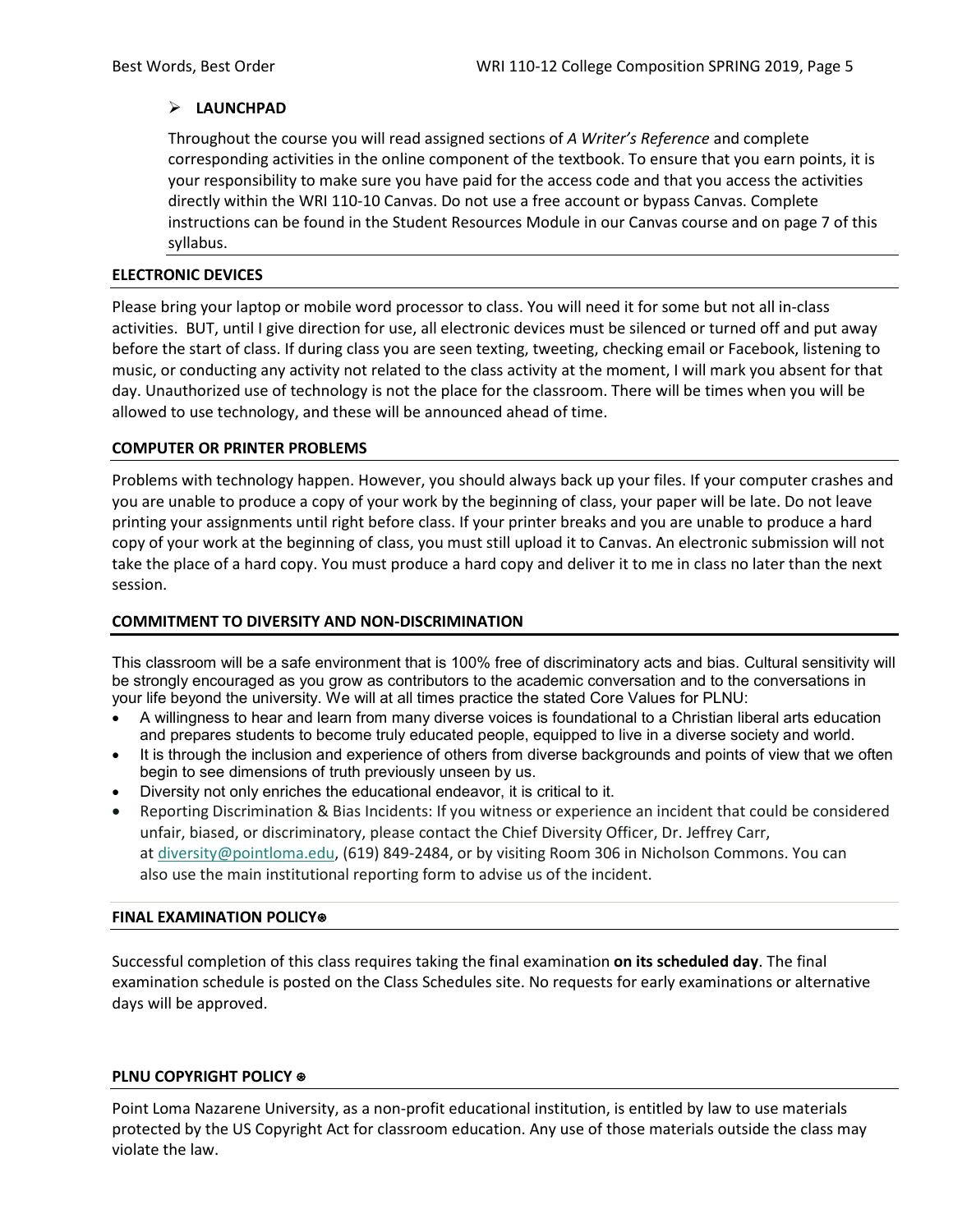### **PLNU ACADEMIC HONESTY POLICY**⍟

Students should demonstrate academic honesty by doing original work and by giving appropriate credit to the ideas of others. Academic dishonesty is the act of presenting information, ideas, and/or concepts as one's own when in reality they are the results of another person's creativity and effort. A faculty member who believes a situation involving academic dishonesty has been detected may assign a failing grade for that assignment or examination, or, depending on the seriousness of the offense, for the course. Faculty should follow and students may appeal using the procedure in the university Catalog. See Academic Policies for definitions of kinds of academic dishonesty and for further policy information.

### **PLNU ACADEMIC ACCOMMODATIONS POLICY**⍟

If you have a diagnosed disability, please contact PLNU's Disability Resource Center (DRC) within the first two weeks of class to demonstrate need and to register for accommodation by phone at 619-849-2486 or by e-mail at DRC@pointloma.edu. See Disability Resource Center for additional information. If you have a disability, I will be glad to meet accessibility concerns. If you experience any difficulty with accessibility or accommodations, notify me in writing immediately and detail the concern and what your needs are. I will work with you to find a reasonable solution on which we both agree. Please see the Student Handbook for procedures.

### **PLNU ATTENDANCE AND PARTICIPATION POLICY**⍟

Regular and punctual attendance at all classes is considered essential to optimum academic achievement. If the student is absent from more than 10 percent of class meetings (3 class periods), the faculty member can file a written report, which may result in de-enrollment. If the absences exceed 20 percent (6 class periods), the student may be de-enrolled without notice until the university drop date or, after that date, receive the appropriate grade for their work and participation. See Academic Policies in the Undergraduate Academic Catalog.

PLNU provides a foundational course of study in the liberal arts informed by the

life, death, and resurrection of Jesus Christ. In keeping with the Wesleyan

tradition, the curriculum equips students with a broad range of knowledge and skills

within and across disciplines to enrich major study, lifelong

learning, and vocational service as Christ-like participants in the world's

diverse societies and cultures.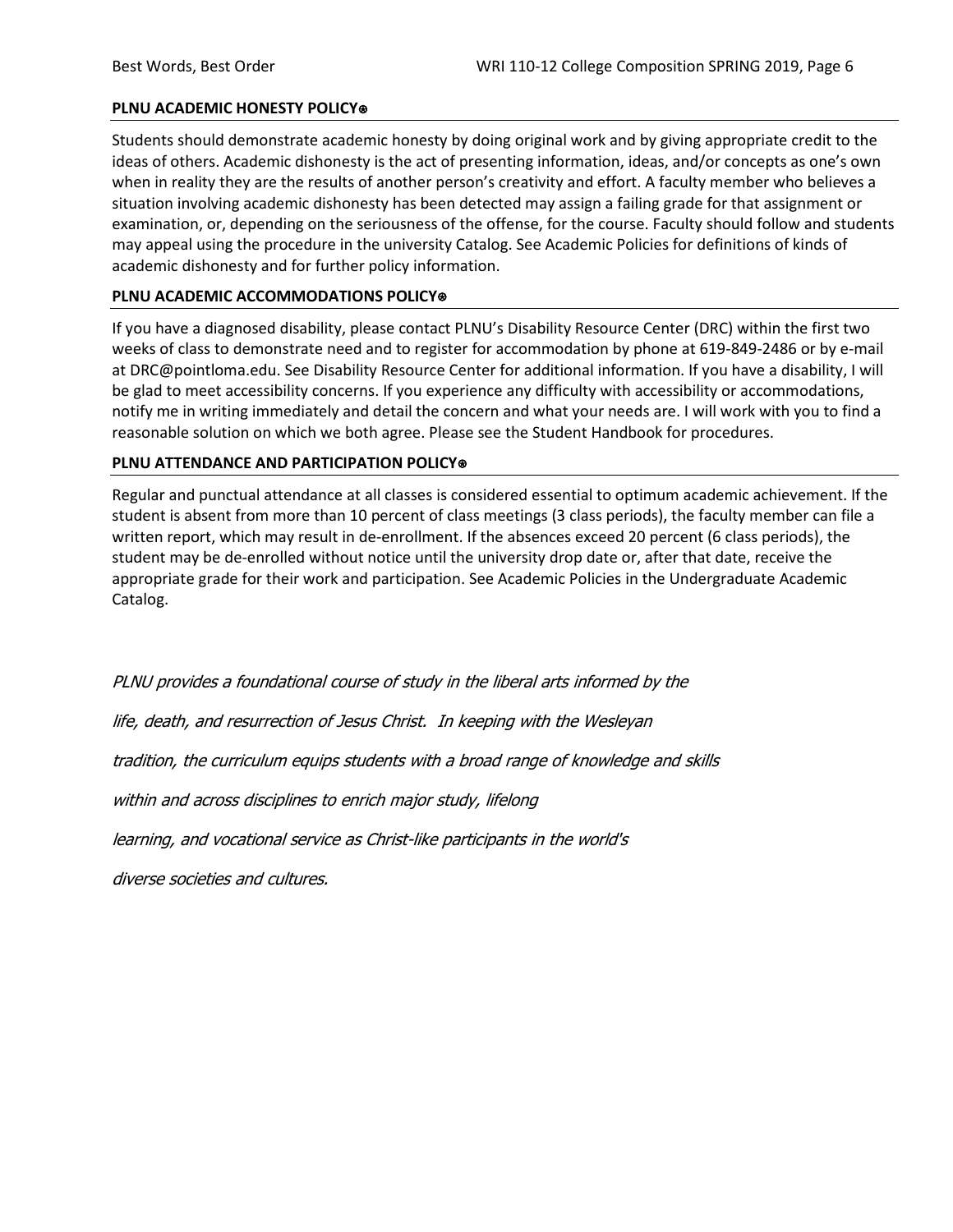#### **LAUNCHPAD INSTRUCTIONS**

Your online course is open for student registration. Follow these steps to get started. If you need additional guidance, consult the [support site,](https://community.macmillan.com/community/digital-product-support) especially the system requirements that list recommended browsers.

Go to <http://www.macmillanhighered.com/launchpad/writersref9e/8872500>

Bookmark the page to make it easy to return to (although note that the URL will look different due to security measures).

Enroll in this course using one of the following options:

If you have an access code, select "I have a student access code", enter the code exactly as it appears on the card, and click Submit.

If you don't have an access code, either purchase a text package that includes one OR click "I want to purchase access" and follow the instructions.

If you need to start working but can't purchase right away, select "I want temporary access" and follow the instructions. Please note: Your grades are linked to your LaunchPad account username (email address). If you use temporary access, make sure you purchase or register your code using the same email address for your paid access.

If you have problems registering, purchasing, or logging in, please [contact Customer Support.](https://community.macmillan.com/community/digital-product-support)

You can reach a representative 7 days a week:

- through the online form
- by chat
- by phone at (800) 936-6899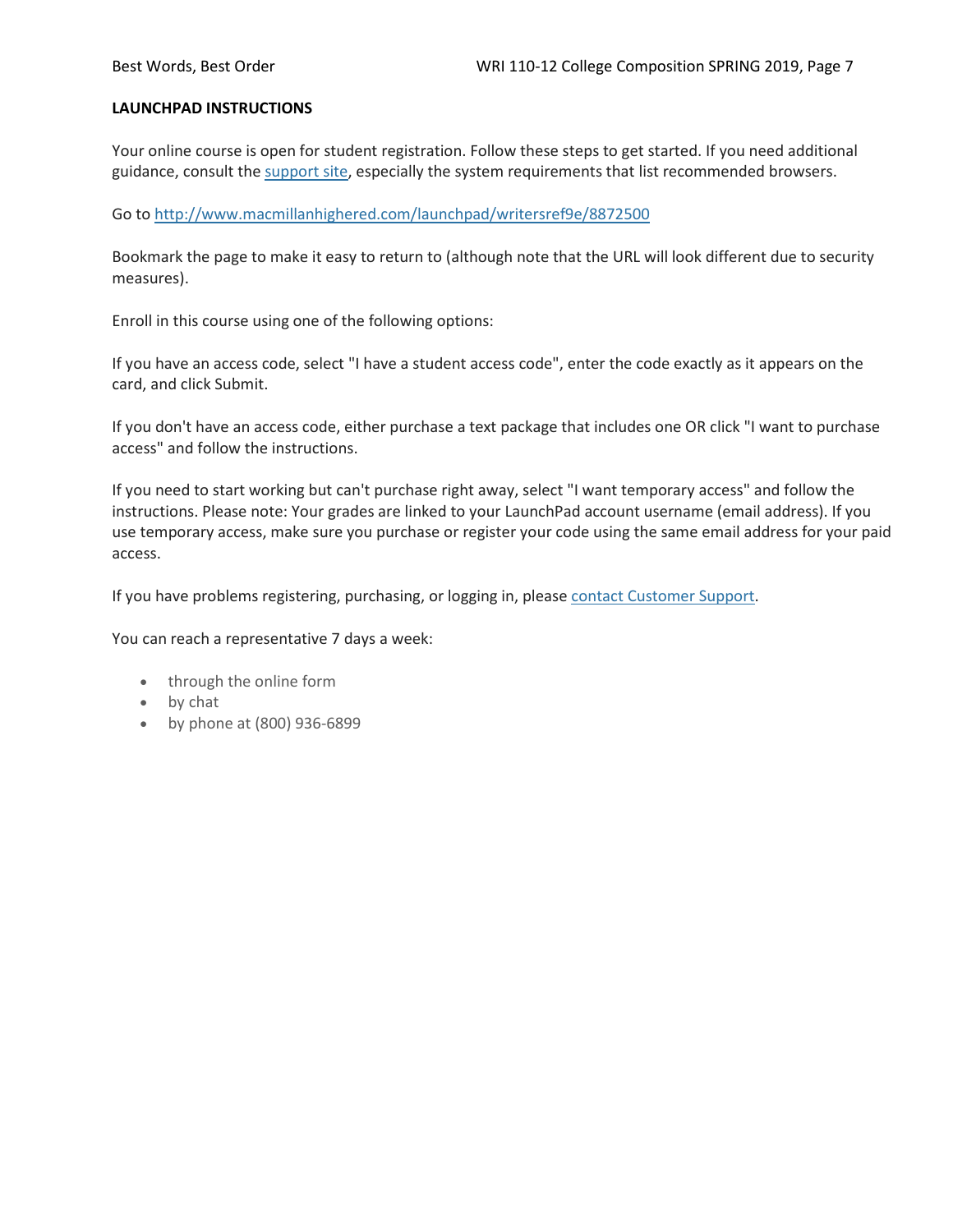# **Instructor: Kathryn Huff Email: kathrynhuff@pointloma.edu Cell: 619-672-9743 Dates/Time: MWF: 2:45-3:55pm Location: BAC 105A**

**TENTATIVE COURSE SCHEDULE AND ASSIGNMENTS\* All readings and assignments are due by the start of class on the due date.** [\*Instructor reserves the right to make changes as needed.]

| Week                    | <b>CLASS CONTENT</b>                                                                                                                                                      | <b>READING &amp; WRITING ASSIGNMENTS</b><br>(ASSIGNMENTS DUE on DATES LISTED BELOW)                                                                                                                                                                                                                                         |  |
|-------------------------|---------------------------------------------------------------------------------------------------------------------------------------------------------------------------|-----------------------------------------------------------------------------------------------------------------------------------------------------------------------------------------------------------------------------------------------------------------------------------------------------------------------------|--|
| Language & Identity     |                                                                                                                                                                           |                                                                                                                                                                                                                                                                                                                             |  |
| Week 1<br>$1/7 - 1/11$  | <b>T:</b> $1^{st}$ day of class – Course Introduction &<br><b>Expectations; GO handout</b><br>W: Diagnostic Essay<br>F: GO Groups; LN Handout; LN<br>Thesis/brainstorming | Due 1/11:<br>➤<br>Canvas--Read GO1: "How Does Our<br>$\circ$<br>Language Shape the Way We Think?"<br>Write: GO1<br>Canvas-Read GO2: "Writing Like a White<br>$\circ$<br>Guy" Write: GO2                                                                                                                                     |  |
| Week 2<br>$1/14 - 1/18$ | M: WR C; LN work<br>W: LN self-editing<br>F: Poetry Packet; GO Groups                                                                                                     | Due 1/14:<br>⋗<br>Read: $WR C & B$<br>$\circ$<br>Due 1/16:<br>⋗<br>DUE: LN $1^{st}$ Draft. Upload + 4 copies<br>$\circ$<br>$1/18$ :<br>➤<br>Read: WR Tab A1, pp. 57-70; Poetry<br>$\circ$<br>Packet<br>Write: GO for assigned poem<br>$\circ$<br>LaunchPad: Diagnostic Pre-tests-<br>$\Omega$<br>Grammar, Sentence, Reading |  |
|                         |                                                                                                                                                                           | Language & Literature                                                                                                                                                                                                                                                                                                       |  |
| Week 3<br>$1/21 - 1/25$ | M: NO CLASS-MLK Day<br>W: LN Peer Review Groups<br>F: Bring laptops; LN E-Portfolio Editing<br>Log/Reflection; LAP Handout                                                | ⋗<br>$1/23$ :<br>LearningCurve<br>$\circ$<br>Read: LN Peer Essays<br>$\circ$<br>Write: LN Peer Review Forms-Upload +<br>$\Omega$<br>paper copies<br>$1/25$ :<br>➤<br>DUE: LN 2 <sup>nd</sup> Draft-Upload + 1 paper<br>$\circ$<br>packet                                                                                    |  |
| Week 4<br>$1/28 - 2/1$  | M: Word Choice in Literature; MLA manuscript<br>format; incorporating sources via ICE<br>W: GO Groups; LAP work<br>F: LAP self-editing                                    | $1/28$ :<br>➤<br>Read: WR Tab W & MLA<br>$\Omega$<br>LearningCurve & LaunchPad<br>$\circ$<br>$1/30$ :<br>⋗<br>Read: GO-Language & Writing<br>$\circ$<br>2/1:<br>⋗<br>DUE: LAP 1 <sup>st</sup> Draft-Upload + 4 copies<br>$\circ$                                                                                            |  |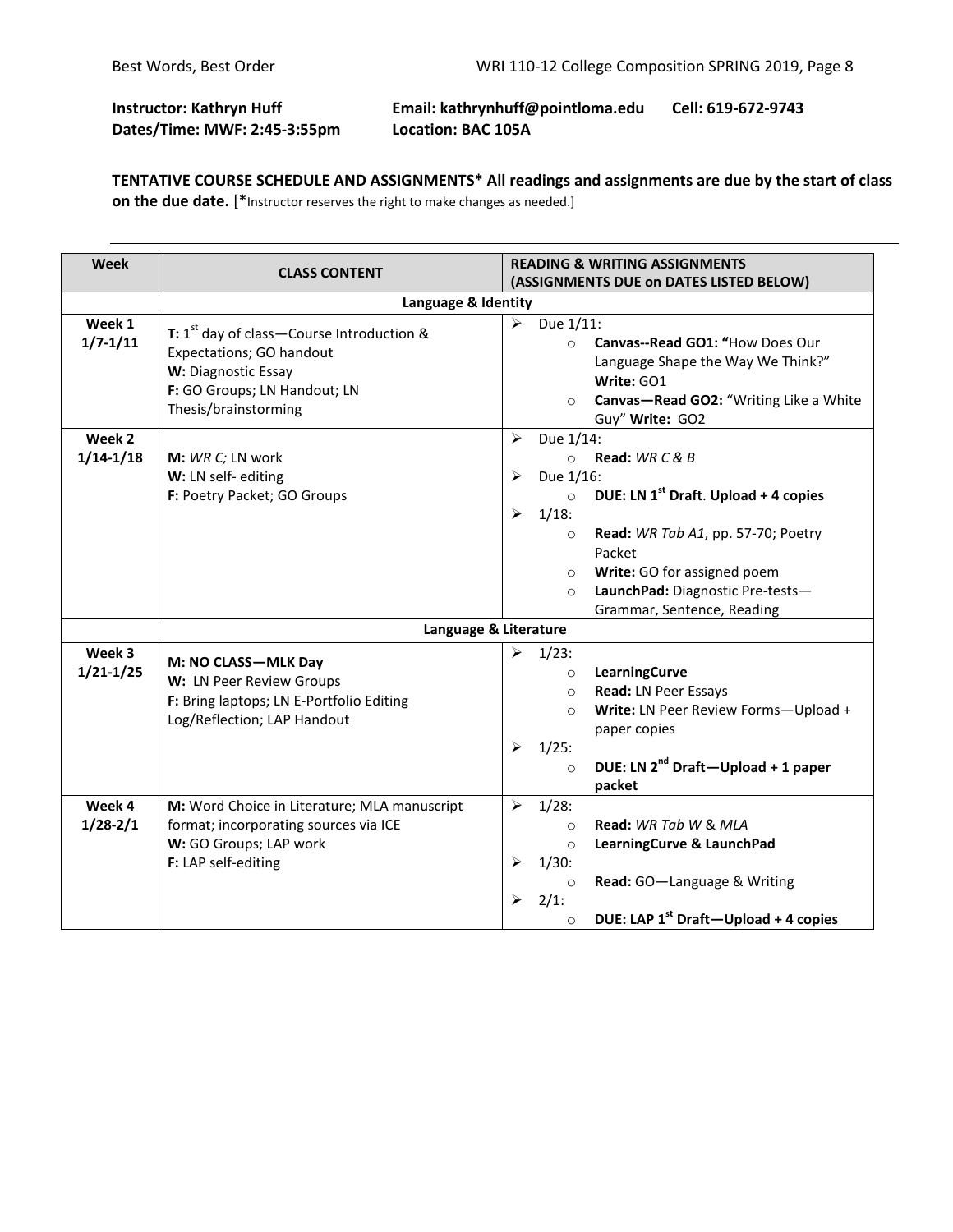| Language & Correctness |                                             |                       |                    |                                                      |
|------------------------|---------------------------------------------|-----------------------|--------------------|------------------------------------------------------|
| Week 5                 |                                             |                       | $\geq$ 2/4:        |                                                      |
| $2/4 - 2/8$            |                                             |                       | $\circ$            | Read: LAP Peer Essays                                |
|                        | M: LAP Peer Review Groups                   |                       | $\circ$            | Write: LAP Peer Review Forms-Upload +                |
|                        | W: GO groups                                |                       |                    | paper copies                                         |
|                        | F: Bring laptops; LAP E-Portfolio Editing   |                       | $\circ$            | Read: WR MLA 4-5; WR G1-3                            |
|                        | Log/Reflection; PP Handout                  |                       | $\circ$            | LearningCurve                                        |
|                        |                                             | ➤                     | 2/6:               |                                                      |
|                        |                                             |                       | $\circ$            | Read & Write: GO-Language & Correctness              |
|                        |                                             | ➤                     | 2/8:               |                                                      |
|                        |                                             |                       | $\circ$            | DUE: LAP 2 <sup>nd</sup> Draft-Upload + 1 packet     |
| Week 6                 | M: PP Activities, Persuasive Argument in    | ➤                     | 2/11               |                                                      |
| $2/11 - 2/15$          | Literature; Logical Fallacies               |                       | $\circ$            | Read & Write: GO-Language & Gender,                  |
|                        |                                             |                       |                    | Race, & Politics                                     |
|                        | W: Bring laptops; MLA formatting            |                       | $\circ$            | Read: WR A3, pp. 78-86                               |
|                        | F: PP Self editing & Individual Conferences |                       | $\circ$            | LearningCurve                                        |
|                        |                                             | $\blacktriangleright$ | 2/15               |                                                      |
|                        |                                             |                       | $\circ$            | DUE: PP 1 <sup>st</sup> Draft-Upload + 4 copies      |
| Week 7                 | M: PP Peer Review Groups; reading           | ≻                     | 2/18               |                                                      |
| $2/18 - 2/22$          | scholarly writing; taking notes             |                       | $\circ$            | Read: PP Peer Essays                                 |
|                        | W: Reading scholarly writing                |                       | $\circ$            | Write: PP Peer Review Forms-Upload +                 |
|                        | F: Bring laptops; PP Editing Log/Reflection |                       |                    | paper copies                                         |
|                        | PSP Handout; Selecting a focused topic      | $\blacktriangleright$ | $2/20$ :           |                                                      |
|                        |                                             |                       | $\circ$            | Read: WR G4-6                                        |
|                        |                                             |                       | $\circ$            | LearningCurve                                        |
|                        |                                             | $\blacktriangleright$ | 2/22               |                                                      |
|                        |                                             |                       | $\circ$            | DUE: PP 2nd Draft-Upload + 1 packet                  |
|                        |                                             |                       |                    |                                                      |
|                        | Language & Power: Academic Research Writing |                       |                    |                                                      |
| Week 8                 |                                             | $\triangleright$      | 2/25:              |                                                      |
| $2/25 - 3/1$           | M: PSP Brainstorming; Note-                 |                       | $\circ$            | <b>Read &amp; Write: GO--WR R</b>                    |
|                        | taking/Plagiarism; PSP Topic Signups        |                       | $\geq$ 2/27:       |                                                      |
|                        | W: CLASS MEETS IN LIBRARY                   |                       | $\circ$            | Read: WR P1-5                                        |
|                        | <b>F: CLASS MEETS IN LIBRARY</b>            |                       | $\circ$            | LearningCurve                                        |
|                        |                                             | ➤                     | 3/1:               | <b>Read: WR P6-10</b>                                |
|                        |                                             |                       | $\circ$            |                                                      |
|                        |                                             |                       | $\circ$<br>$\circ$ | LearningCurve<br>Library Assignment Due on Canvas in |
|                        |                                             |                       |                    | <b>Library Instruction Module Course</b>             |
| Week 9                 | <b>M: NO CLASS-SPRING BREAK</b>             |                       |                    |                                                      |
| $3/4 - 3/8$            | W: NO CLASS-SPRING BREAK                    | ➤                     | 3/4:               | Read: APA 1-5                                        |
|                        | <b>F: NO CLASS-SPRING BREAK</b>             |                       | $\circ$            | LearningCurve                                        |
|                        |                                             | ➤                     | 3/6:               | Read: WR S1-4                                        |
|                        |                                             |                       | $\circ$            | LearningCurve                                        |
|                        |                                             | ≻                     |                    | 3/8: Read: WR S5-7                                   |
|                        |                                             |                       | $\circ$            | LearningCurve                                        |
| Week 10                |                                             | ➤                     | 3/11               |                                                      |
| $3/11 - 3/15$          | M: PSP Work; APA Style                      |                       | $\circ$            | DUE: All PSP notes + copies of sources-              |
|                        | W: PSP Field Research Method design         |                       |                    | submit paper copies                                  |
|                        | F: PSP Lit. Rev. Peer Review Groups         | ⋗                     |                    | 3/15: DUE: PSP Literature Review & References-       |
|                        |                                             |                       |                    | Upload + 4 copies                                    |
| Week 11                | M: Bring laptops; PSP Work                  |                       |                    |                                                      |
| $3/18-3/22$            | W: Bring laptops; PSP Work-Formatting       | ➤                     |                    | 3/20 Write: PSP Field Research Method & Results-     |
|                        | the PSP APA manuscript                      |                       |                    | Upload + 4 copies                                    |
|                        | F: Bring laptops; PSP Work                  |                       |                    |                                                      |